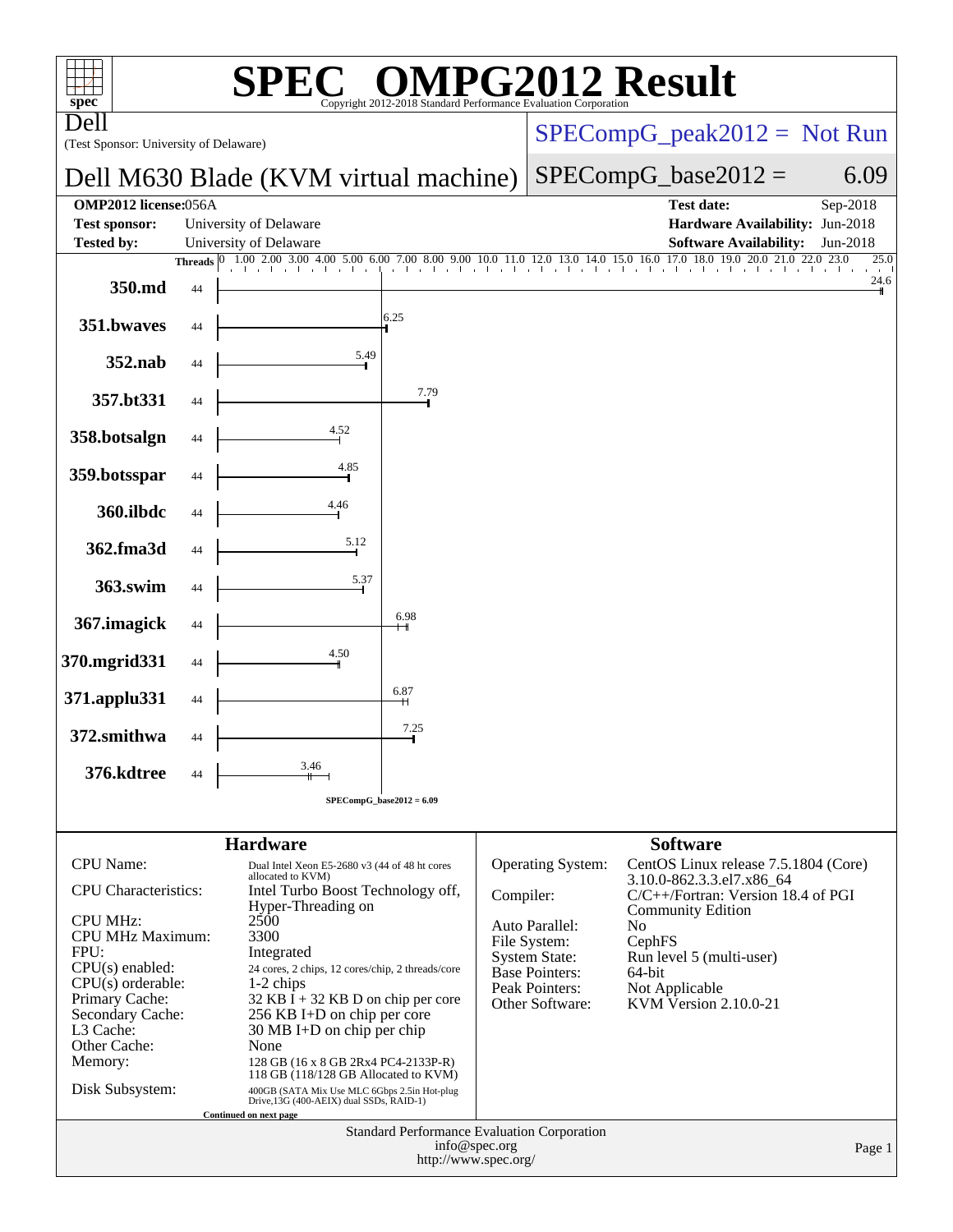# **[SPEC OMPG2012 Result](http://www.spec.org/auto/omp2012/Docs/result-fields.html#SPECOMPG2012Result)**

Dell

(Test Sponsor: University of Delaware)

### $SPECompG_peak2012 = Not Run$  $SPECompG_peak2012 = Not Run$

Dell M630 Blade (KVM virtual machine)  $SPECompG_base2012 = 6.09$  $SPECompG_base2012 = 6.09$ 

**[OMP2012 license:](http://www.spec.org/auto/omp2012/Docs/result-fields.html#OMP2012license)**056A **[Test date:](http://www.spec.org/auto/omp2012/Docs/result-fields.html#Testdate)** Sep-2018

**[Test sponsor:](http://www.spec.org/auto/omp2012/Docs/result-fields.html#Testsponsor)** University of Delaware **[Hardware Availability:](http://www.spec.org/auto/omp2012/Docs/result-fields.html#HardwareAvailability)** Jun-2018

**[Tested by:](http://www.spec.org/auto/omp2012/Docs/result-fields.html#Testedby)** University of Delaware **[Software Availability:](http://www.spec.org/auto/omp2012/Docs/result-fields.html#SoftwareAvailability)** Jun-2018

[Other Hardware:](http://www.spec.org/auto/omp2012/Docs/result-fields.html#OtherHardware) None<br>Base Threads Run: 44 [Base Threads Run:](http://www.spec.org/auto/omp2012/Docs/result-fields.html#BaseThreadsRun) [Minimum Peak Threads:](http://www.spec.org/auto/omp2012/Docs/result-fields.html#MinimumPeakThreads) --[Maximum Peak Threads:](http://www.spec.org/auto/omp2012/Docs/result-fields.html#MaximumPeakThreads) --

### **[Results Table](http://www.spec.org/auto/omp2012/Docs/result-fields.html#ResultsTable)**

|                  | <b>Base</b> |                        |       |                |       |                | <b>Peak</b> |  |                        |              |                                                                                                          |              |                |              |
|------------------|-------------|------------------------|-------|----------------|-------|----------------|-------------|--|------------------------|--------------|----------------------------------------------------------------------------------------------------------|--------------|----------------|--------------|
| <b>Benchmark</b> |             | <b>Threads</b> Seconds | Ratio | <b>Seconds</b> | Ratio | <b>Seconds</b> | Ratio       |  | <b>Threads Seconds</b> | <b>Ratio</b> | <b>Seconds</b>                                                                                           | <b>Ratio</b> | <b>Seconds</b> | <b>Ratio</b> |
| 350.md           | 44          | 189                    | 24.5  | 188            | 24.6  | 188            | 24.6        |  |                        |              |                                                                                                          |              |                |              |
| 351.bwaves       | 44          | 722                    | 6.28  | 727            | 6.23  | 725            | 6.25        |  |                        |              |                                                                                                          |              |                |              |
| $352$ .nab       | 44          | 706                    | 5.51  | 713            | 5.45  | 708            | 5.49        |  |                        |              |                                                                                                          |              |                |              |
| 357.bt331        | 44          | 605                    | 7.84  | 609            | 7.79  | 609            | 7.78        |  |                        |              |                                                                                                          |              |                |              |
| 358.botsalgn     | 44          | 964                    | 4.51  | 962            | 4.52  | 961            | 4.53        |  |                        |              |                                                                                                          |              |                |              |
| 359.botsspar     | 44          | 1079                   | 4.86  | 1083           | 4.85  | 1088           | 4.83        |  |                        |              |                                                                                                          |              |                |              |
| $360$ .ilbdc     | 44          | 793                    | 4.49  | 798            | 4.46  | 802            | 4.44        |  |                        |              |                                                                                                          |              |                |              |
| 362.fma3d        | 44          | 737                    | 5.15  | 742            | 5.12  | 743            | 5.12        |  |                        |              |                                                                                                          |              |                |              |
| $363$ .swim      | 44          | 840                    | 5.39  | 844            | 5.37  | 845            | 5.36        |  |                        |              |                                                                                                          |              |                |              |
| 367.imagick      | 44          | 1055                   | 6.66  | 1007           | 6.98  | 1000           | 7.03        |  |                        |              |                                                                                                          |              |                |              |
| 370.mgrid331     | 44          | 982                    | 4.50  | 980            | 4.51  | 989            | 4.47        |  |                        |              |                                                                                                          |              |                |              |
| 371.applu331     | 44          | 860                    | 7.05  | 885            | 6.85  | 882            | 6.87        |  |                        |              |                                                                                                          |              |                |              |
| 372.smithwa      | 44          | 736                    | 7.29  | 739            | 7.25  | 741            | 7.23        |  |                        |              |                                                                                                          |              |                |              |
| 376.kdtree       | 44          | 1301                   | 3.46  | 1091           | 4.12  | 1339           | 3.36        |  |                        |              |                                                                                                          |              |                |              |
|                  |             |                        |       |                |       |                |             |  |                        |              | Results appear in the order in which they were run. Bold underlined text indicates a median measurement. |              |                |              |

### **[Platform Notes](http://www.spec.org/auto/omp2012/Docs/result-fields.html#PlatformNotes)**

Standard Performance Evaluation Corporation [info@spec.org](mailto:info@spec.org) <http://www.spec.org/> Sysinfo program /home/tmh97/SPEC\_OMP2012v1.1/Docs/sysinfo Revision 563 of 2016-06-10 (097295389cf6073d8c3b03fa376740a5) running on js-169-102.jetstream-cloud.org Mon Jul 2 13:06:11 2018 This section contains SUT (System Under Test) info as seen by some common utilities. To remove or add to this section, see: <http://www.spec.org/omp2012/Docs/config.html#sysinfo> From /proc/cpuinfo model name : Intel(R) Xeon(R) CPU E5-2680 v3 @ 2.50GHz 44 "physical id"s (chips) 44 "processors" cores, siblings (Caution: counting these is hw and system dependent. The following excerpts from /proc/cpuinfo might not be reliable. Use with caution.) cpu cores : 1 siblings : 1 physical 0: cores 0 physical 1: cores 0 physical 2: cores 0 Continued on next page

Page 2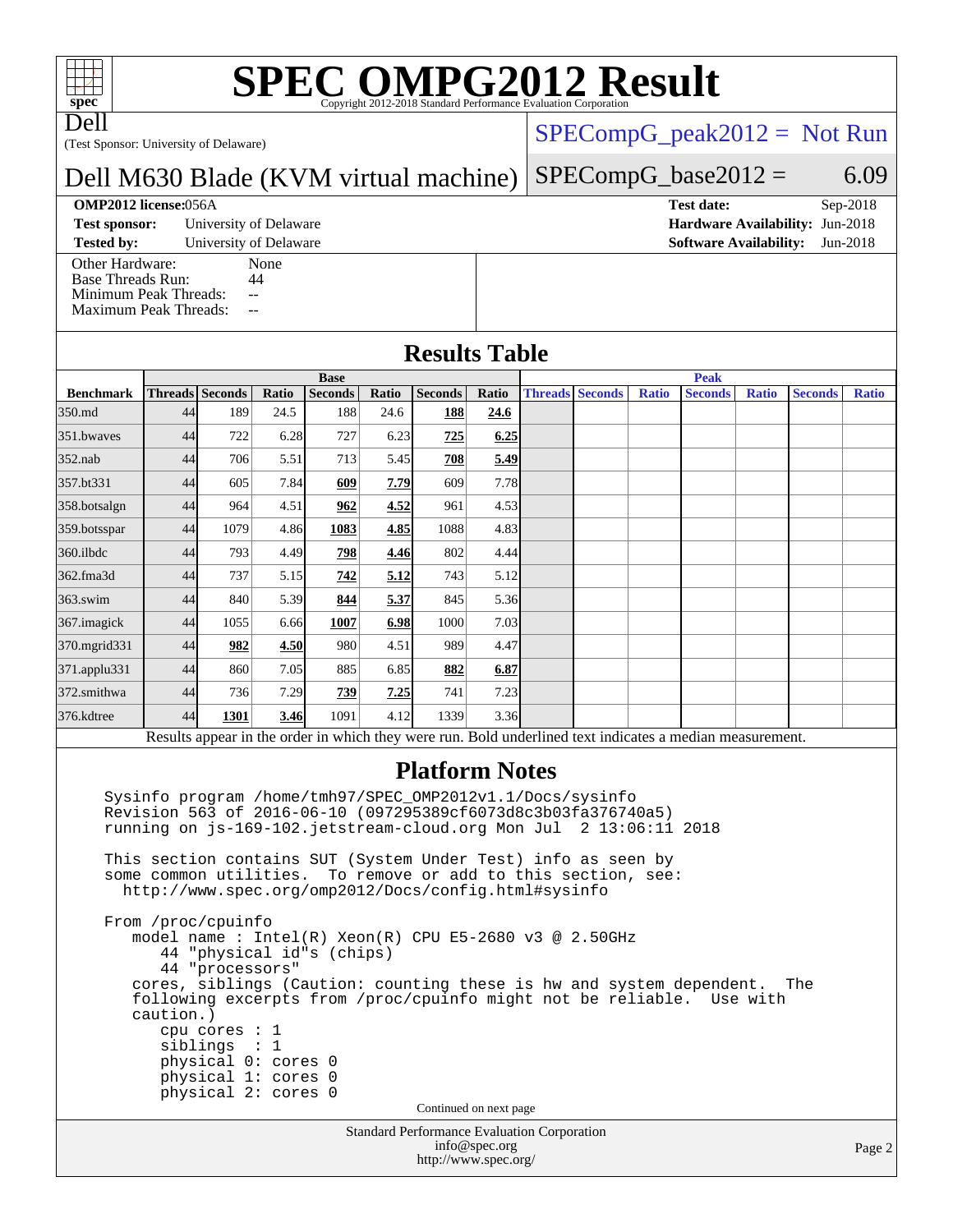

# **[SPEC OMPG2012 Result](http://www.spec.org/auto/omp2012/Docs/result-fields.html#SPECOMPG2012Result)**

(Test Sponsor: University of Delaware) Dell

[SPECompG\\_peak2012 =](http://www.spec.org/auto/omp2012/Docs/result-fields.html#SPECompGpeak2012) Not Run

#### Dell M630 Blade (KVM virtual machine)  $SPECompG_base2012 = 6.09$  $SPECompG_base2012 = 6.09$

| <b>Test sponsor:</b> | University of Delaware |
|----------------------|------------------------|
| Tested by:           | University of Delaware |

**[OMP2012 license:](http://www.spec.org/auto/omp2012/Docs/result-fields.html#OMP2012license)**056A **[Test date:](http://www.spec.org/auto/omp2012/Docs/result-fields.html#Testdate)** Sep-2018 **[Hardware Availability:](http://www.spec.org/auto/omp2012/Docs/result-fields.html#HardwareAvailability)** Jun-2018 **[Software Availability:](http://www.spec.org/auto/omp2012/Docs/result-fields.html#SoftwareAvailability)** Jun-2018

### **[Platform Notes \(Continued\)](http://www.spec.org/auto/omp2012/Docs/result-fields.html#PlatformNotes)**

| physical<br>physical<br>physical<br>physical<br>physical<br>physical<br>physical<br>physical<br>physical<br>physical<br>physical 13:<br>physical<br>physical<br>physical 16:<br>physical<br>physical<br>physical 19:<br>physical<br>physical<br>physical 22:<br>physical<br>physical<br>physical 25:<br>physical<br>physical<br>physical 28:<br>physical<br>physical<br>physical<br>physical<br>physical<br>physical<br>physical<br>physical<br>physical<br>physical<br>physical<br>physical<br>physical | 3:<br>cores<br>0<br>4:<br>0<br>cores<br>5:<br>0<br>cores<br>6:<br>0<br>cores<br>7:<br>0<br>cores<br>8:<br>cores<br>0<br>9:<br>0<br>cores<br>10:<br>0<br>cores<br>11:<br>cores<br>0<br>12:<br>cores<br>0<br>0<br>cores<br>14:<br>cores<br>0<br>15:<br>cores<br>0<br>0<br>cores<br>17:<br>cores<br>0<br>18:<br>cores<br>0<br>0<br>cores<br>20:<br>cores<br>0<br>21:<br>cores<br>0<br>0<br>cores<br>23:<br>cores<br>0<br>24:<br>cores<br>0<br>0<br>cores<br>26:<br>cores<br>0<br>27:<br>cores<br>0<br>0<br>cores<br>29:<br>cores<br>0<br>30:<br>cores<br>0<br>31:<br>0<br>cores<br>32:<br>cores<br>0<br>33:<br>cores<br>0<br>34:<br>0<br>cores<br>35:<br>cores<br>0<br>36:<br>cores<br>0<br>37:<br>0<br>cores<br>38:<br>cores<br>0<br>39:<br>cores<br>0<br>40:<br>0<br>cores<br>41:<br>cores<br>0 |                        |
|----------------------------------------------------------------------------------------------------------------------------------------------------------------------------------------------------------------------------------------------------------------------------------------------------------------------------------------------------------------------------------------------------------------------------------------------------------------------------------------------------------|------------------------------------------------------------------------------------------------------------------------------------------------------------------------------------------------------------------------------------------------------------------------------------------------------------------------------------------------------------------------------------------------------------------------------------------------------------------------------------------------------------------------------------------------------------------------------------------------------------------------------------------------------------------------------------------------------------------------------------------------------------------------------------------------|------------------------|
|                                                                                                                                                                                                                                                                                                                                                                                                                                                                                                          |                                                                                                                                                                                                                                                                                                                                                                                                                                                                                                                                                                                                                                                                                                                                                                                                |                        |
|                                                                                                                                                                                                                                                                                                                                                                                                                                                                                                          |                                                                                                                                                                                                                                                                                                                                                                                                                                                                                                                                                                                                                                                                                                                                                                                                |                        |
|                                                                                                                                                                                                                                                                                                                                                                                                                                                                                                          |                                                                                                                                                                                                                                                                                                                                                                                                                                                                                                                                                                                                                                                                                                                                                                                                |                        |
| physical 42:                                                                                                                                                                                                                                                                                                                                                                                                                                                                                             | cores<br>0                                                                                                                                                                                                                                                                                                                                                                                                                                                                                                                                                                                                                                                                                                                                                                                     |                        |
| physical<br>cache size :                                                                                                                                                                                                                                                                                                                                                                                                                                                                                 | 43:<br>0<br>cores<br>16384 KB                                                                                                                                                                                                                                                                                                                                                                                                                                                                                                                                                                                                                                                                                                                                                                  |                        |
| From /proc/meminfo<br>MemTotal:<br>HugePages_Total:<br>Hugepagesize:                                                                                                                                                                                                                                                                                                                                                                                                                                     | 123602104<br>kΒ<br>0<br>2048 kB                                                                                                                                                                                                                                                                                                                                                                                                                                                                                                                                                                                                                                                                                                                                                                |                        |
| /usr/bin/lsb_release -d                                                                                                                                                                                                                                                                                                                                                                                                                                                                                  | CentOS Linux release 7.5.1804 (Core)                                                                                                                                                                                                                                                                                                                                                                                                                                                                                                                                                                                                                                                                                                                                                           |                        |
|                                                                                                                                                                                                                                                                                                                                                                                                                                                                                                          | From /etc/*release* /etc/*version*                                                                                                                                                                                                                                                                                                                                                                                                                                                                                                                                                                                                                                                                                                                                                             | Continued on next page |

Standard Performance Evaluation Corporation [info@spec.org](mailto:info@spec.org) <http://www.spec.org/>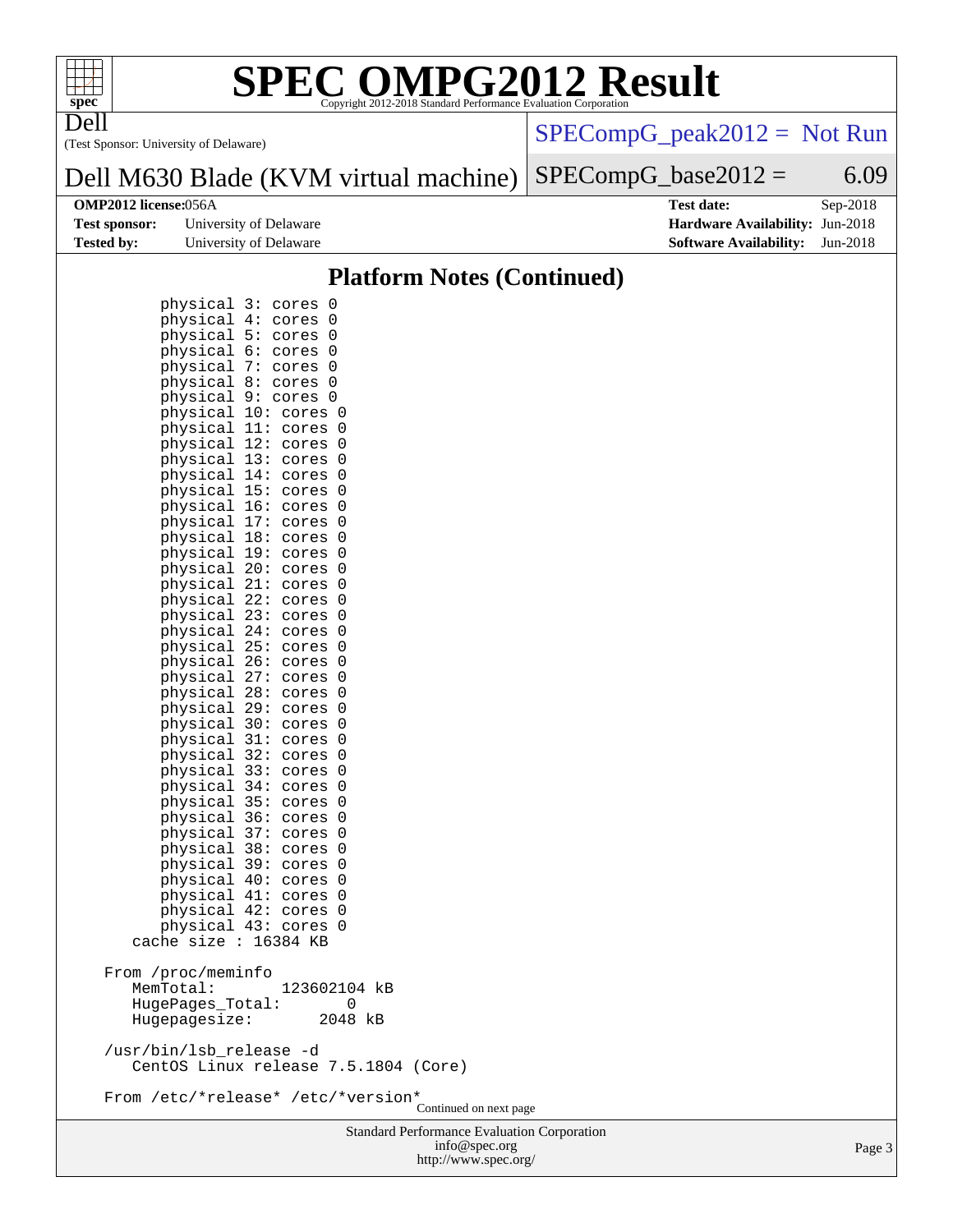

Dell

# **[SPEC OMPG2012 Result](http://www.spec.org/auto/omp2012/Docs/result-fields.html#SPECOMPG2012Result)**

(Test Sponsor: University of Delaware)

 $SPECompG_peak2012 = Not Run$  $SPECompG_peak2012 = Not Run$ 

 $SPECompG_base2012 = 6.09$  $SPECompG_base2012 = 6.09$ 

**[Test sponsor:](http://www.spec.org/auto/omp2012/Docs/result-fields.html#Testsponsor)** University of Delaware **[Hardware Availability:](http://www.spec.org/auto/omp2012/Docs/result-fields.html#HardwareAvailability)** Jun-2018 **[Tested by:](http://www.spec.org/auto/omp2012/Docs/result-fields.html#Testedby)** University of Delaware **[Software Availability:](http://www.spec.org/auto/omp2012/Docs/result-fields.html#SoftwareAvailability)** Jun-2018

Dell M630 Blade (KVM virtual machine)

**[OMP2012 license:](http://www.spec.org/auto/omp2012/Docs/result-fields.html#OMP2012license)**056A **[Test date:](http://www.spec.org/auto/omp2012/Docs/result-fields.html#Testdate)** Sep-2018

### **[Platform Notes \(Continued\)](http://www.spec.org/auto/omp2012/Docs/result-fields.html#PlatformNotes)**

 centos-release: CentOS Linux release 7.5.1804 (Core) centos-release-upstream: Derived from Red Hat Enterprise Linux 7.5 (Source) os-release: NAME="CentOS Linux" VERSION="7 (Core)" ID="centos" ID\_LIKE="rhel fedora" VERSION\_ID="7" PRETTY\_NAME="CentOS Linux 7 (Core)" ANSI\_COLOR="0;31" CPE\_NAME="cpe:/o:centos:centos:7" redhat-release: CentOS Linux release 7.5.1804 (Core) system-release: CentOS Linux release 7.5.1804 (Core) system-release-cpe: cpe:/o:centos:centos:7

uname -a:

 Linux js-169-102.jetstream-cloud.org 3.10.0-862.3.3.el7.x86\_64 #1 SMP Fri Jun 15 04:15:27 UTC 2018 x86\_64 x86\_64 x86\_64 GNU/Linux

run-level 5 Jun 27 13:49

 SPEC is set to: /home/tmh97/SPEC\_OMP2012v1.1 Filesystem Type Size Used Avail Use% Mounted on<br>
/dev/sdal xfs 60G 39G 22G 64% / /dev/sda1 xfs 60G 39G 22G 64% / Additional information from dmidecode:

 Warning: Use caution when you interpret this section. The 'dmidecode' program reads system data which is "intended to allow hardware to be accurately determined", but the intent may not be met, as there are frequent changes to hardware, firmware, and the "DMTF SMBIOS" standard.

(End of data from sysinfo program)

#### **[General Notes](http://www.spec.org/auto/omp2012/Docs/result-fields.html#GeneralNotes)**

Jetstream VM Configuration: 1 VM instance running OMP2012 on single node with 44 VCPUS and 118 GB memory 44 of the 48 available VCPUS are allocated to KVM

Environment Variables: OMP\_STACKSIZE=1G ulimit -s unlimited

Yes: The test sponsor attests, as of date of publication, that CVE-2017-5754 (Meltdown) Yes: The test sponsor attests, as of date of publication, that CVE-2017-5753 (Spectre variant 1) Yes: The test sponsor attests, as of date of publication, that CVE-2017-5715 (Spectre variant 2)

> Standard Performance Evaluation Corporation [info@spec.org](mailto:info@spec.org) <http://www.spec.org/>